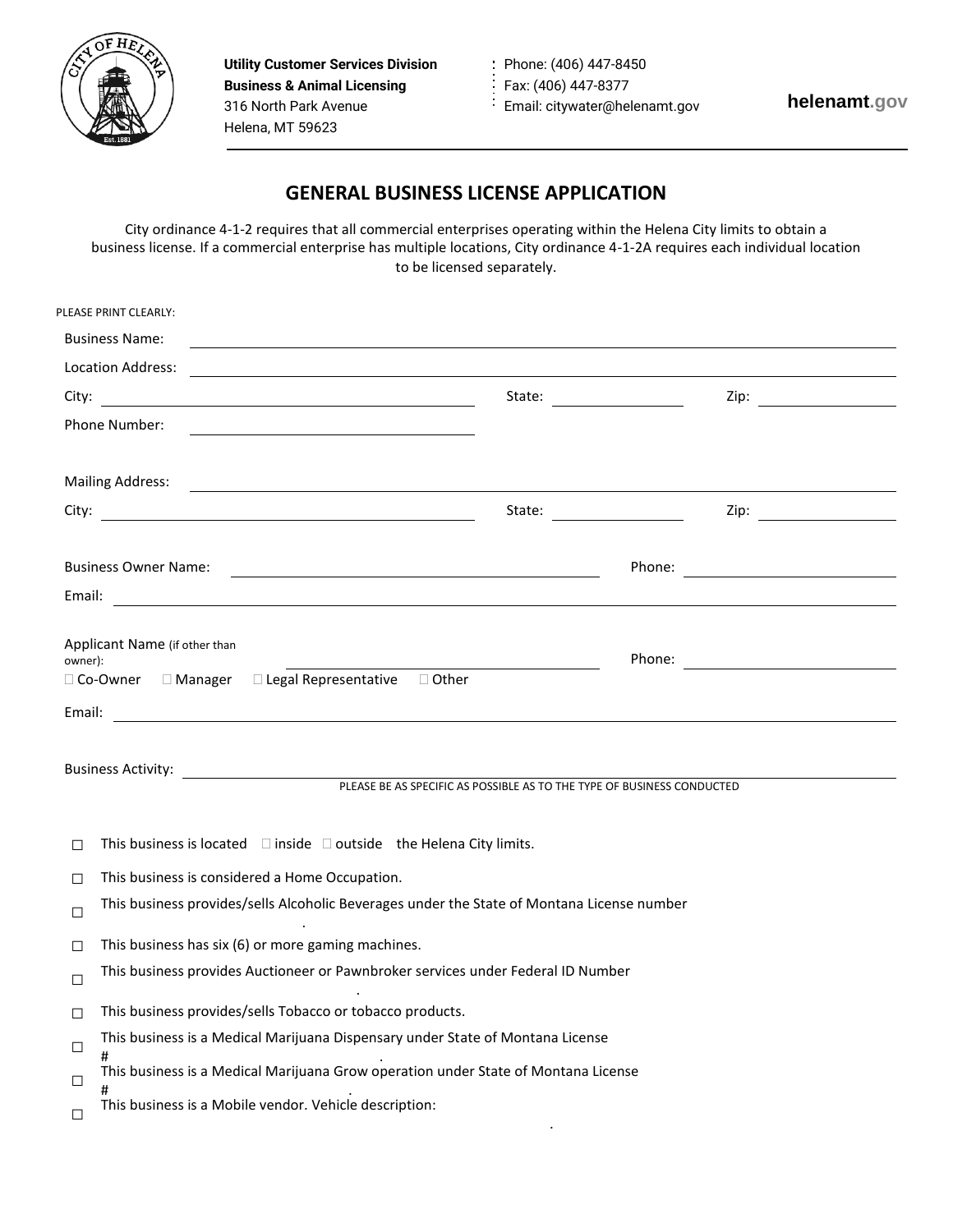|        | <b>FEE SCHEDULE*</b>           |         |  |                 |          |  |
|--------|--------------------------------|---------|--|-----------------|----------|--|
| $\Box$ | Home Based** with no employees | \$10.00 |  | 11-20 FTEs      | \$100.00 |  |
| П      | 1-4 FTEs $***$                 | \$25.00 |  | 21-40 FTEs      | \$200.00 |  |
|        | 5-10 FTEs                      | \$50.00 |  | 41 or more FTEs | \$400.00 |  |

\*Fee is pro-rated to 50% after July 1st for new business applications.

**\*\*** This license fee is only for self-employed persons with no employees and operating a business from the person's residence.

**\*\*\***The number of full-time equivalent employees (FTEs) is determined by dividing the total number of hours worked by all employees of the business for the previous calendar year by 2080. **(For businesses located outside Helena city limits the fee is based only on the FTE's working within Helena City Limits.)**

I certify that this business being licensed is not a trade, occupation, pursuit, profession or entertainment prohibited by any law of the United States or the State of Montana, or by any provision of City of Helena code except that medical marijuana dispensaries and medical marijuana grow operations are permitted.

I acknowledge that it is the responsibility of the licensee to notify the City of Helena within thirty (30) days if any of the information contained within the licensee's application has changed. Failure to do so may result in penalties and interest on license renewals and/or suspension or revocation of the license as provided for in City Code 4-1-3.

I hereby certify that I am the legal owner or legal representative of the above named business.

Applicant Signature: Date: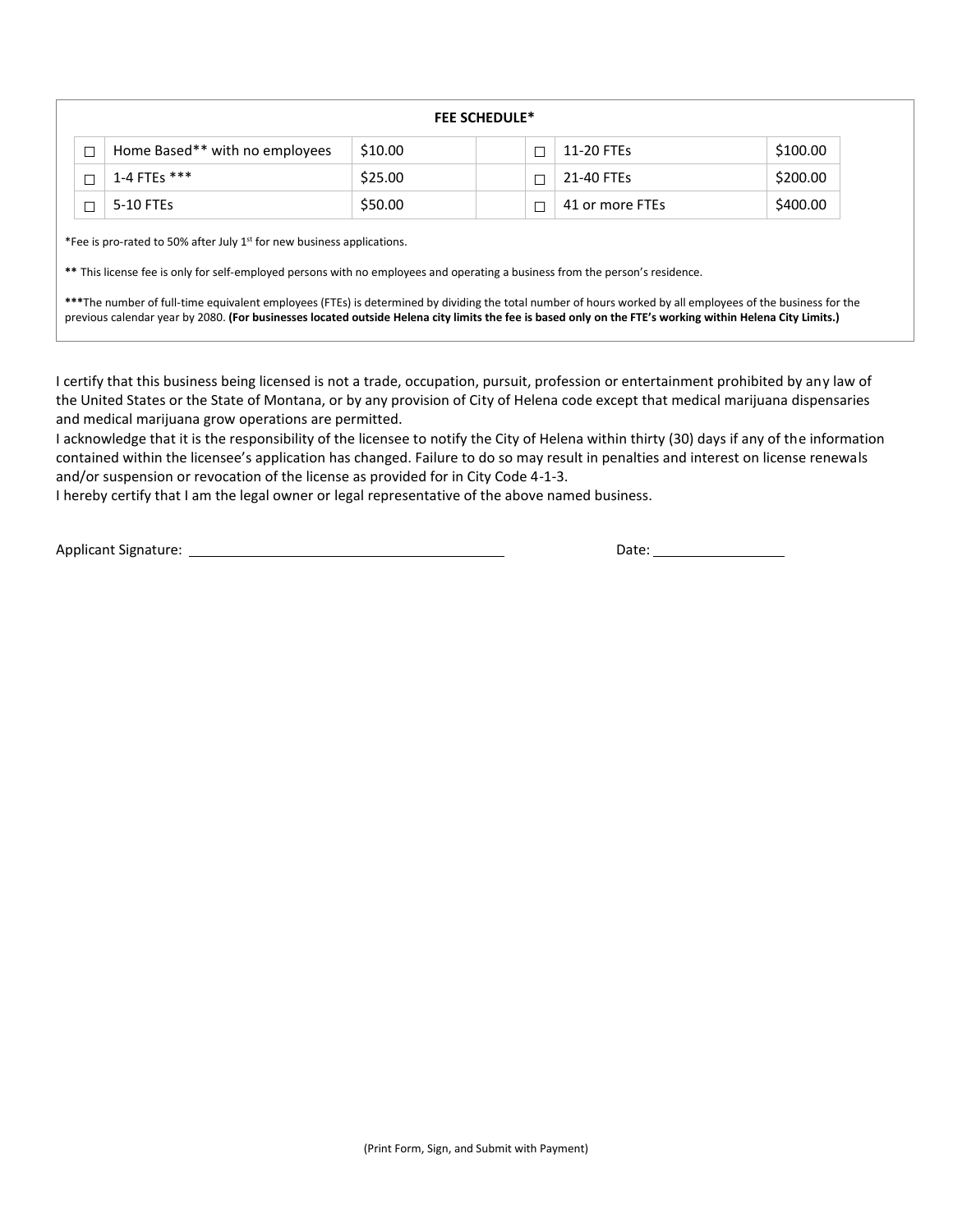

**Utility Customer Services Division : Phone: (406) 447-8450 Business & Animal Licensing** Fax: (406) 447-8377 316 North Park Avenue Email[: citywater@helenamt.gov](mailto:citywater@helenamt.gov) Helena, MT 59623

## **HOME OCCUPATIONS WITHIN CITY LIMITS**

| <b>Business Name:</b>  |        |
|------------------------|--------|
| <b>Street Address:</b> | Phone: |
| Mailing Address:       |        |

INTENT: The City of Helena's adopted 1981 Comprehensive Master Plan recognizes the benefits to the community of allowing "home occupations" within residential neighborhoods, subject to specified limitations, which render such occupations compatible with residential uses. The City hereby intends to further such purposes of said Comprehensive Master Plan and to promote the public health, welfare, and safety by means of this Chapter.

LOCATION: Home occupations are permitted use in all districts and zones established by or described in this Title.

DEVELOPMENT STANDARDS: In addition to all other applicable provisions of the Title, home occupations shall also be subject to the following:

- A. Entrance to the space used for the home occupation shall be from within the residence or accessory buildings except when otherwise required by law or other applicable ordinance of the City.
- B. No materials, equipment or articles shall be used, nor shall any activity be conducted, which will be detrimental to the residential use of the residence in which a home occupation is conducted or to surrounding residences, because of noise, vibrations, smoke, dust, odor, interference with radio or television reception, interference with parking at or in front of surrounding residences, or because of any factor which might be reasonably expected to endanger life, health, physical safety or property.
- C. A home occupation including all necessary storage space utilized in conjunction with it, shall not occupy more than forty nine percent (49%) of the total habitable floor area of the residence plus one hundred percent (100%) of accessory buildings located on the premises.
- D. Only those persons who reside in the residence shall be engaged in any home occupation located in that residence or accessory buildings on the premises.
- E. Materials, merchandise, commodities or products shall not be delivered to, or transported from, the residence or accessory buildings in such bulk or quantity as to require delivery or transportation by a commercial motor carrier other than the United States Postal Service, United Parcel Service, or similar carrier. The parking of customer's automobiles shall not occur in a manner or frequency causing disturbance or inconvenience to nearby residents, or so as to necessitate a parking lot for such customers. Any delivery, transportation, parking, or related activity, in any manner contrary to the foregoing, shall be prima facie evidence that the use is a primary business and not a home occupation.
- F. Parking shall be provided for each residence use for a home occupation consistent with the applicable residential provisions of Chapter 22 of this Title. (Two on-site paved parking spaces)
- G. There shall be no window display of materials, merchandise, commodities, or products, nor shall samples of same be displayed outside the residence in regard to any home occupation conducted there.
- H. Any signs placed upon the premises where a home occupation is conducted shall comply with the provisions of Chapter 23 of this Title. (One wall sign, unlighted, not to exceed 2 square feet)